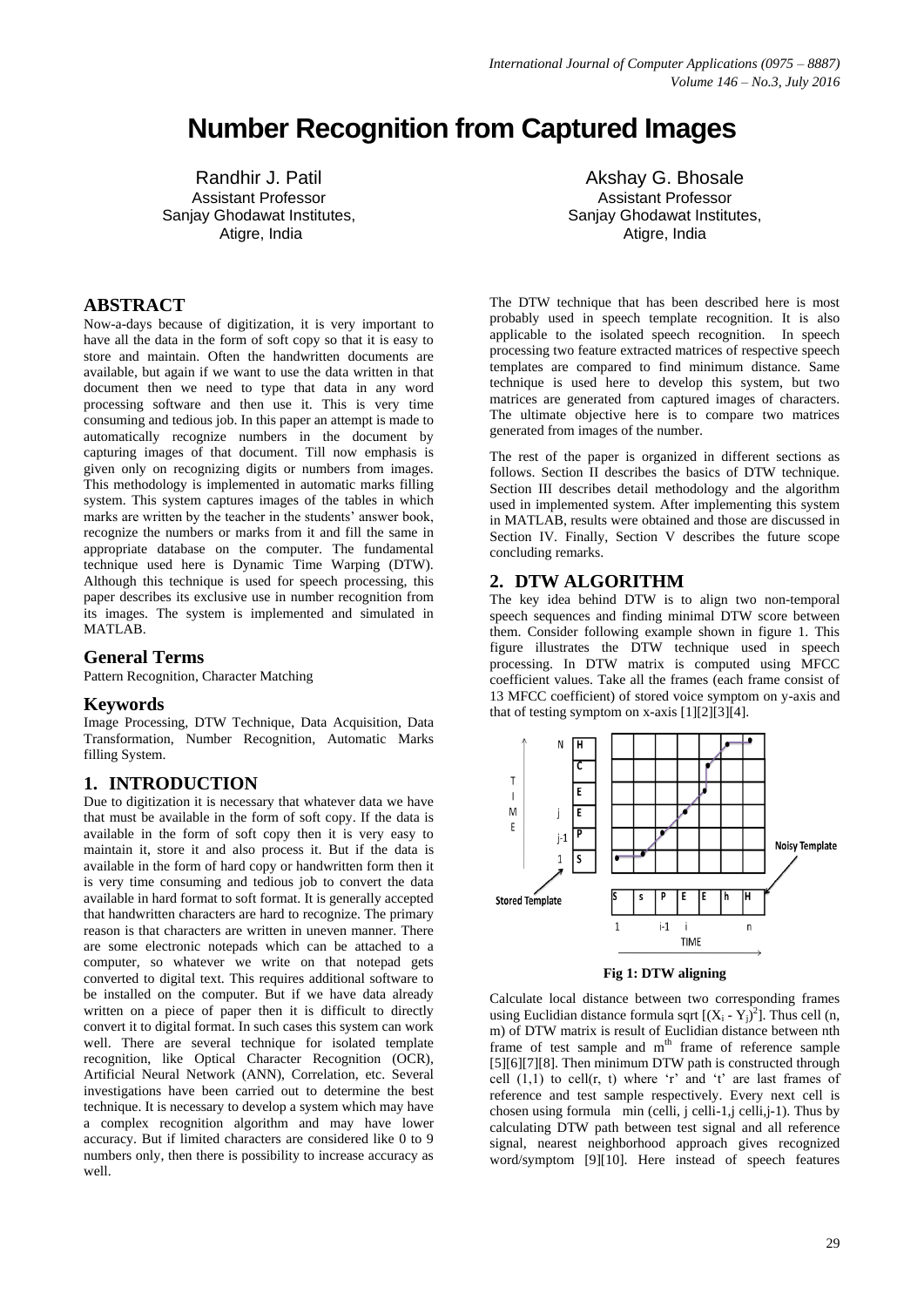matrices, image extracted matrices are compared using DTW algorithm.

# **3. HARDWARE SETUP AND METHODOLOGY**





#### **Fig 3: Methodology**

In the figure 2 hardware setup is shown. Here a camera is mounted on wooden frame with adjustable up, down, right and left movement. The size of wooden frame is same as that of answer sheet. This setup will capture each image from same position. Thus coordinates of marks table will approximately remain same, this avoids change in dimensions of the images, provided that the capturing area is of same size. The system first captures image of the answer sheet. The

written number region is extracted using edge to edge cropping. The resulting data is compared with the data in database so as to recognize a particular number.

The detail methodology is explained in figure 3. It consists of different stages such as Image capturing, binary conversion, Image Cropping, Edge to edge cropping, DTW path calculation, Recognition etc.

#### **3.1 Image Acquisition**

| Semester: [/ II CAT-I / JL/ PRELIM Department: |              |                |               |              |          |        |                |                          |                |    | E A T C<br>Name of the Student: $Path$ Rhucha Rajendm Roll No.: $07$ .<br>Class: $\overline{7} \cdot \overline{E}$ Division: $\overline{B}$ Subject: $5.5$                                                                                                                                                 |           |
|------------------------------------------------|--------------|----------------|---------------|--------------|----------|--------|----------------|--------------------------|----------------|----|------------------------------------------------------------------------------------------------------------------------------------------------------------------------------------------------------------------------------------------------------------------------------------------------------------|-----------|
| Date: 14915 Supplement No:                     |              |                |               |              |          |        |                |                          |                |    | <b>Signature of Supervisor</b>                                                                                                                                                                                                                                                                             |           |
| Q. No.                                         | $\mathbf{1}$ | $\overline{2}$ | 3             | 4            | 5        | 6      | $\overline{7}$ | 8                        | $\overline{9}$ | 10 | Max. Marks                                                                                                                                                                                                                                                                                                 | Signature |
| C.O.<br>Marks                                  | $\circ$      |                | $\mathcal{D}$ | $\mathbf{z}$ | $\Delta$ | $\leq$ |                | $\overline{\mathcal{F}}$ | $\mathbf{8}$   | g  |                                                                                                                                                                                                                                                                                                            |           |
| a. No.:1 Solve any two Questions:              |              |                |               |              |          |        |                |                          |                |    | Ons B) Sampling theorem: - Sampling theorem states that<br>any bandlimited contineous time signal coith<br>and recovered coith finite no of frequency.<br>Insider a discrete time signal, where<br>Consider a discrete time signal<br>$\frac{-1}{2} < \frac{1}{6} < \frac{1}{2}$ . This signal is discrete |           |

**Fig 4: Image captured by camera**

The images can be acquired through a digital camera or a webcam. In this system image acquisition is done using 3.1 MP webcam. The system acquires an image of handwritten marks table on the answer sheet. A sample of the captured image is shown in figure 4.

# **3.2 Database Creation**

The pattern of handwritten characters depend on the writing style of an individual. Hence every time new database has to be prepared by the user itself. The first one or two images are considered as reference images in the database. In reference images all the numbers (0 to 9) should be present in the sequence. Thus all the matching of numbers will be done with reference to these database images only.

## **3.3 Pre-processing**

Depending upon the region of interest, the co-ordinates are found and cropping takes place accordingly. These coordinates are based on marks filling area on the answer sheet. Because of uniform paper size and fix capturing point, the coordinates to crop image will always remain same. The captured images are cropped to proper dimensions so as to extract marks table only. The sample cropped image is shown in figure 5.



#### **Fig 5: Cropped image**

Image in the figure 5 can be considered as database image since it has all the numbers on it in the sequence. The cropped image is converted into binary image and cropped again to get border free individual number as shown in figure 6. The images shown in figure 6, figure 7, figure 8 and figure 9 are all binary images. For visualization of cropping effect, the background is made grey.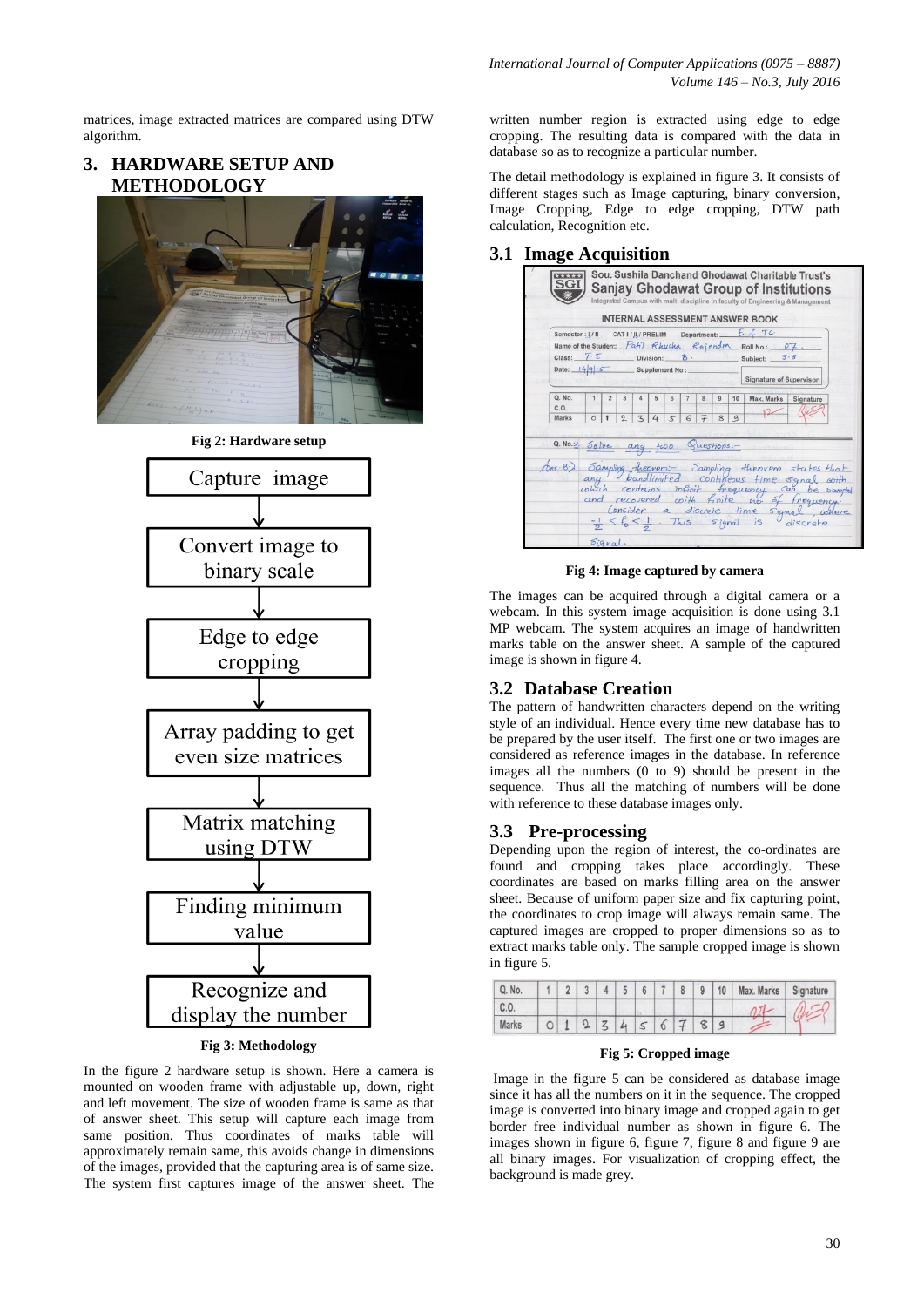

In the marks table on the answer sheet a number can be written anywhere in the provided space. Hence, further edge to edge cropping is done on all the number images as shown in figure 7.



**Fig 7: Edge to edge cropped image**

Since the images to be cropped are binary, hence detection of either zero or one is possible. This approach is called as edge processing in which we scan the region of interest from boundaries, which helps to isolate target.

# **3.4 DTW Implementation**

To apply the DTW technique, two matrices are required. Here the matrices are obtained from binary data of the edge to edge cropped numbers image. But, because of different size of handwritten numbers size of their respective matrix is also variable. To overcome this and to improve the accuracy of matching, padding technique is used. In padding, binary matrix of a cropped image is added to some fixed size matrix which contains only zeros. This process is shown in figure 8.



**Fig 8: Uniform size Image**

After padding, the binary matrix of each image will have uniform size. The DTW algorithm is now applied on sample and reference images. Thus final matrix of each number will be compared to matrices of all the 0 to 9 digits. For the best match, DTW algorithm gives minimum value.

# **4. RESULTS AND DISCUSSION**

The summary of complete process is shown in figure 9.This system is tested for single digit recognition only. Ten different answer sheets were tested. The DTW algorithm provides best possible matchas compared to correlation matching algorithm. The values obtained after DTW processing are summarized in the table 1 and table 2. The accuracy of the system depends on writing style of the user. The system gives 100% accuracy for all the numbers except SEVEN and ONE. In table 1, the comparison of 0 to 4 sample digits is done with 0 to 9 digits available in the database. The orange cells in table 1 show that when a perfect match occurs, then DTW algorithm generates minimum value. For example, the column one shows the comparison of sample digit  $\tilde{0}$  with all the digits present in the database.In column one, DTW algorithm generates minimum value for database digit 0, this shows that sample digit 0 has been accurately recognized as digit 0. In column 2, the sample digit 1 is compared with database digits.



**Fig 9: Summary of the process**

Here it can be seen that the minimum value in the column 2 is for database digit 7, indicated by grey colored cell, so this indicates that system recognized sample digit 1 as digit 7, which is incorrect.Similarly, the sample digit 7 is recognized as digit 1, which is incorrect. But all other sample digits are perfectly recognized.

**Table 1: DTW values for numbers 0 to 4**

| <b>Sample Nos.</b> | 0    | 1    | $\mathbf{2}$ | 3    | 4    |  |
|--------------------|------|------|--------------|------|------|--|
| DatabaseNos.       |      |      |              |      |      |  |
| 0                  | 1.28 | 2.35 | 6.66         | 2.35 | 3.99 |  |
| 1                  | 5.69 | 1.69 | 5.64         | 2.45 | 4.85 |  |
| 2                  | 3.25 | 2.86 | 0.89         | 3.48 | 4.56 |  |
| 3                  | 1.80 | 3.99 | 1.49         | 1.23 | 2.69 |  |
| 4                  | 2.66 | 3.44 | 8.66         | 6.85 | 1.50 |  |
| 5                  | 4.56 | 4.85 | 2.56         | 3.69 | 3.44 |  |
| 6                  | 2.69 | 2.88 | 3.87         | 2.54 | 5.45 |  |
| 7                  | 8.66 | 1.40 | 2.89         | 2.78 | 2.54 |  |
| 8                  | 2.45 | 2.66 | 3.44         | 3.86 | 2.78 |  |
| 9                  | 6.99 | 8.34 | 5.45         | 4.56 | 2.86 |  |



**Fig 10: Graph for sample digit 1**

In table 2, the comparison of 5 to 9 sample digits is done with 0 to 9 digits available in the database.